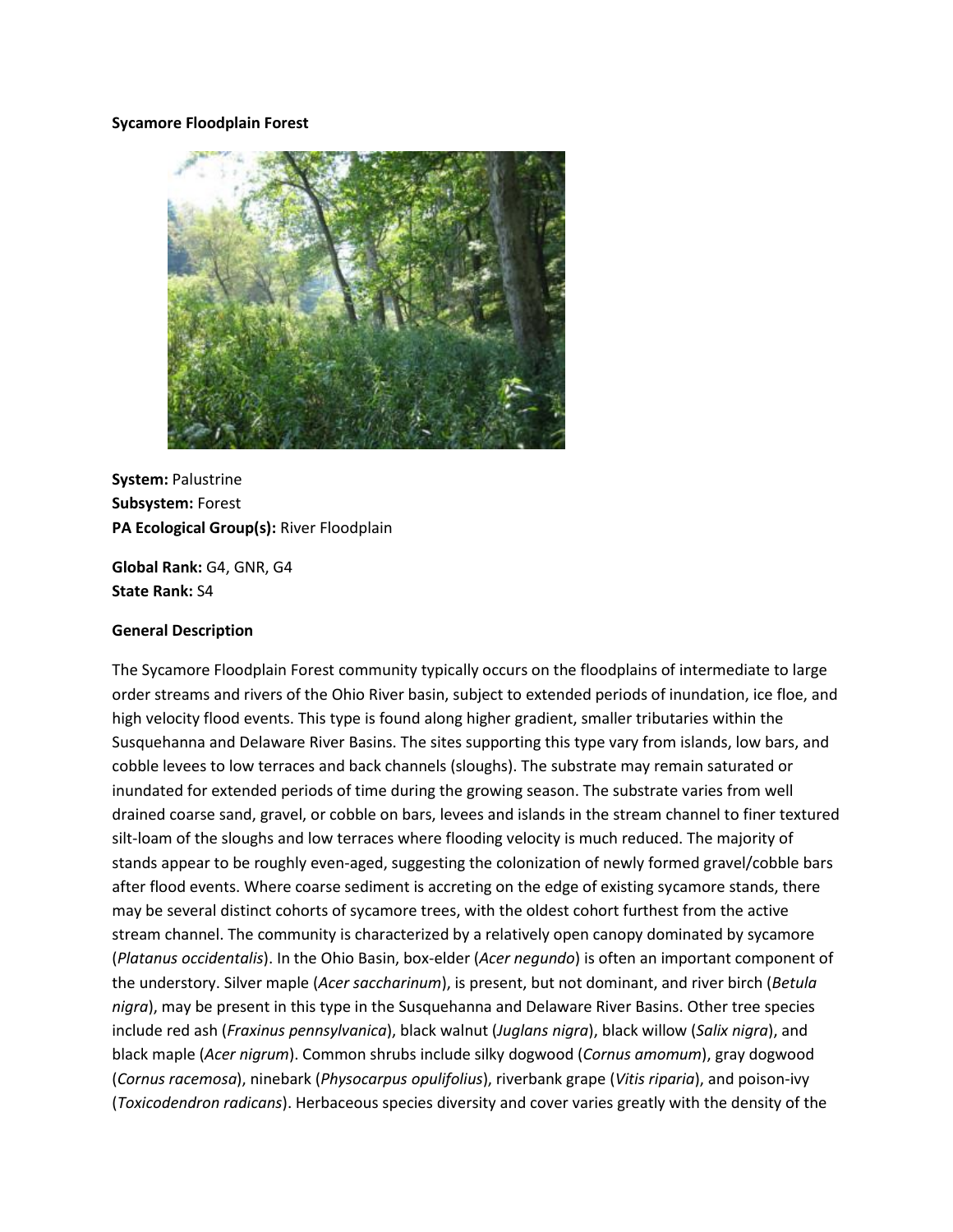canopy. On sites with a closed canopy, jewelweed (*Impatiens spp.*), clearweed (*Pilea pumila*), false nettle (*Boehmeria cylindrica*), wood-nettle (*Laportea canadensis*), great nettle (*Urtica dioica*), ostrich fern (*Matteuccia struthiopteris*), northern germander (*Teucrium canadense*), jumpseed (*Persicaria virginiana*), Jack in-the-pulpit (*Arisaema triphyllum*), and green dragon (*Arisaema dracontium*) are common. With a more open canopy, goldenrods (*Solidago spp.*), wingstem (*Verbesina alternifolia*), and riverbank wild-rye (*Elymus riparius*) dominate the herbaceous layer. The shrub and herbaceous layers are often heavily impacted by non-native plant species such as multiflora rose (*Rosa multiflora*), Morrow's honeysuckle (*Lonicera morrowii*), common privet (*Ligustrum vulgare*), Japanese barberry (*Berberis thunbergii*), reed canary-grass (*Phalaris arundinacea*), stiltgrass (*Microstegium vimineum*), Japanese knotweed (*Fallopia japonica*), dame's-rocket (*Hesperis matronalis*), and garlic mustard (*Alliaria petiolata*).

# **Rank Justification**

Uncommon but not rare; some cause for long-term concern due to declines or other factors.

## **Identification**

- Found throughout the Ohio River Basin on river floodplains of large creeks and rivers, but limited to higher gradient, smaller tributaries in the Susquehanna and Delaware River Basins.
- Canopy dominated by sycamore
- Substrate supporting younger stands sandy/cobbly, but finer sediments may be present in stands of larger trees.
- Large amounts of flood debris, suggesting community is influenced by high intensity flooding events

## **Characteristic Species**

Trees

- Sycamore (*[Platanus occidentalis](http://www.natureserve.org/explorer/servlet/NatureServe?searchName=Platanus+occidentalis)*)
- Box-elder (*[Acer negundo](http://www.natureserve.org/explorer/servlet/NatureServe?searchName=Acer+negundo)*)
- River birch (*[Betula nigra](http://www.natureserve.org/explorer/servlet/NatureServe?searchName=Betula+nigra)*)
- Silver maple (*[Acer saccharinum](http://www.natureserve.org/explorer/servlet/NatureServe?searchName=Acer+saccharinum)*)
- Green ash, red ash (*[Fraxinus pennsylvanica](http://www.natureserve.org/explorer/servlet/NatureServe?searchName=Fraxinus+pennsylvanica)*)
- [Black walnut \(](http://www.natureserve.org/explorer/servlet/NatureServe?searchName=Juglans+nigra)*Juglans nigra*)
- [Black willow \(](http://www.natureserve.org/explorer/servlet/NatureServe?searchName=Salix+nigra)*Salix nigra*)
- [Black maple \(](http://www.natureserve.org/explorer/servlet/NatureServe?searchName=Acer+nigrum)*Acer nigrum*)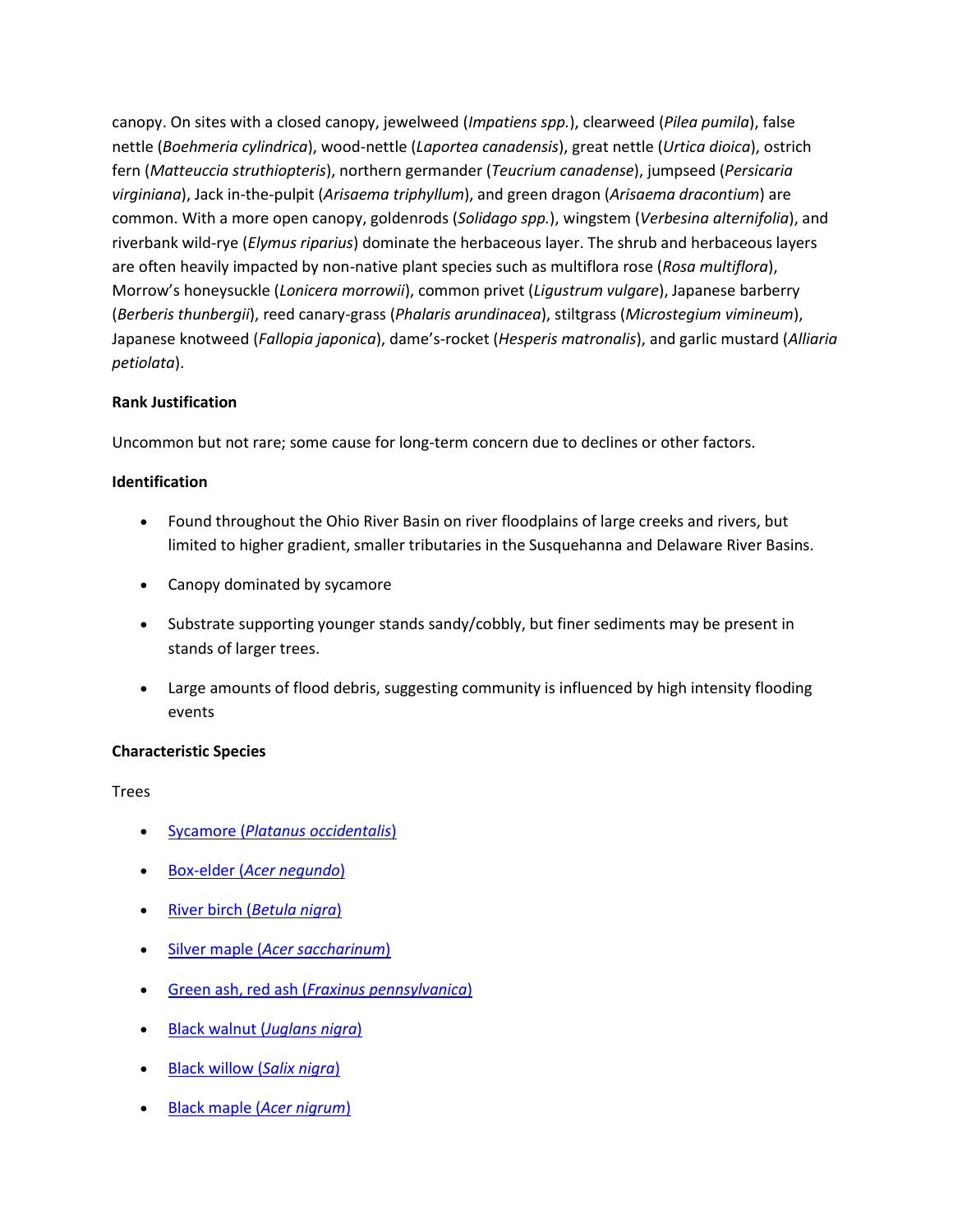#### Shrubs

- Silky dogwood (*[Cornus amomum](http://www.natureserve.org/explorer/servlet/NatureServe?searchName=Cornus+amomum+ssp.+amomum)*)
- Gray dogwood (*[Cornus racemosa](http://www.natureserve.org/explorer/servlet/NatureServe?searchName=Cornus+racemosa)*)
- Ninebark (*[Physocarpus opulifolius](http://www.natureserve.org/explorer/servlet/NatureServe?searchName=Physocarpus+opulifolius)*)

#### Herbs

- [Jewelweed \(](http://www.natureserve.org/explorer/servlet/NatureServe?searchSciOrCommonName=impatiens)*Impatiens* spp.)
- Clearweed (*[Pilea pumila](http://www.natureserve.org/explorer/servlet/NatureServe?searchName=Pilea+pumila)*)
- False nettle (*[Boehmeria cylindrica](http://www.natureserve.org/explorer/servlet/NatureServe?searchName=Boehmeria+cylindrica)*)
- Wood-nettle (*[Laportea canadensis](http://www.natureserve.org/explorer/servlet/NatureServe?searchName=Laportea+canadensis)*)
- [Stinging nettle \(](http://www.natureserve.org/explorer/servlet/NatureServe?searchName=Urtica+dioica)*Urtica dioica*)
- Wild germander (*[Teucrium canadense](http://www.natureserve.org/explorer/servlet/NatureServe?searchName=Teucrium+canadense)*)
- Jack-in-the-pulpit (*[Arisaema triphyllum](http://www.natureserve.org/explorer/servlet/NatureServe?searchName=Arisaema+triphyllum)*)
- [Green-dragon \(](http://www.natureserve.org/explorer/servlet/NatureServe?searchName=Arisaema+dracontium)*Arisaema dracontium*)
- [Goldenrods \(](http://www.natureserve.org/explorer/servlet/NatureServe?searchSciOrCommonName=solidago)*Solidago* spp.)
- Wingstem (*[Verbesina alternifolia](http://www.natureserve.org/explorer/servlet/NatureServe?searchName=Verbesina+alternifolia)*)
- [Riverbank wild-rye \(](http://www.natureserve.org/explorer/servlet/NatureServe?searchName=Elymus+riparius)*Elymus riparius*)
- Winterberry (*[Ilex verticillata](http://www.natureserve.org/explorer/servlet/NatureServe?searchName=Ilex+verticillata)*)
- [Northern arrow-wood \(](http://www.natureserve.org/explorer/servlet/NatureServe?searchName=Viburnum+recognitum)*Viburnum recognitum*)
- Highbush blueberry (*[Vaccinium corymbosum](http://www.natureserve.org/explorer/servlet/NatureServe?searchName=Vaccinium+corymbosum)*)
- Sedge (*[Carex intumescens](http://www.natureserve.org/explorer/servlet/NatureServe?searchName=Carex+intumescens)*)
- Sedge (*[Carex lurida](http://www.natureserve.org/explorer/servlet/NatureServe?searchName=Carex+lurida)*)
- [Short hair sedge \(](http://www.natureserve.org/explorer/servlet/NatureServe?searchName=Carex+crinita+var.+crinita)*Carex crinita* var. *crinita*)
- Marsh fern (*[Thelypteris palustris](http://www.natureserve.org/explorer/servlet/NatureServe?searchName=Thelypteris+palustris)*)
- Beggar-ticks (*[Bidens frondosa](http://www.natureserve.org/explorer/servlet/NatureServe?searchName=Bidens+frondosa)*)
- [Dotted smartweed \(](http://www.natureserve.org/explorer/servlet/NatureServe?searchName=Polygonum+punctatum%20%20)*Persicaria punctata*)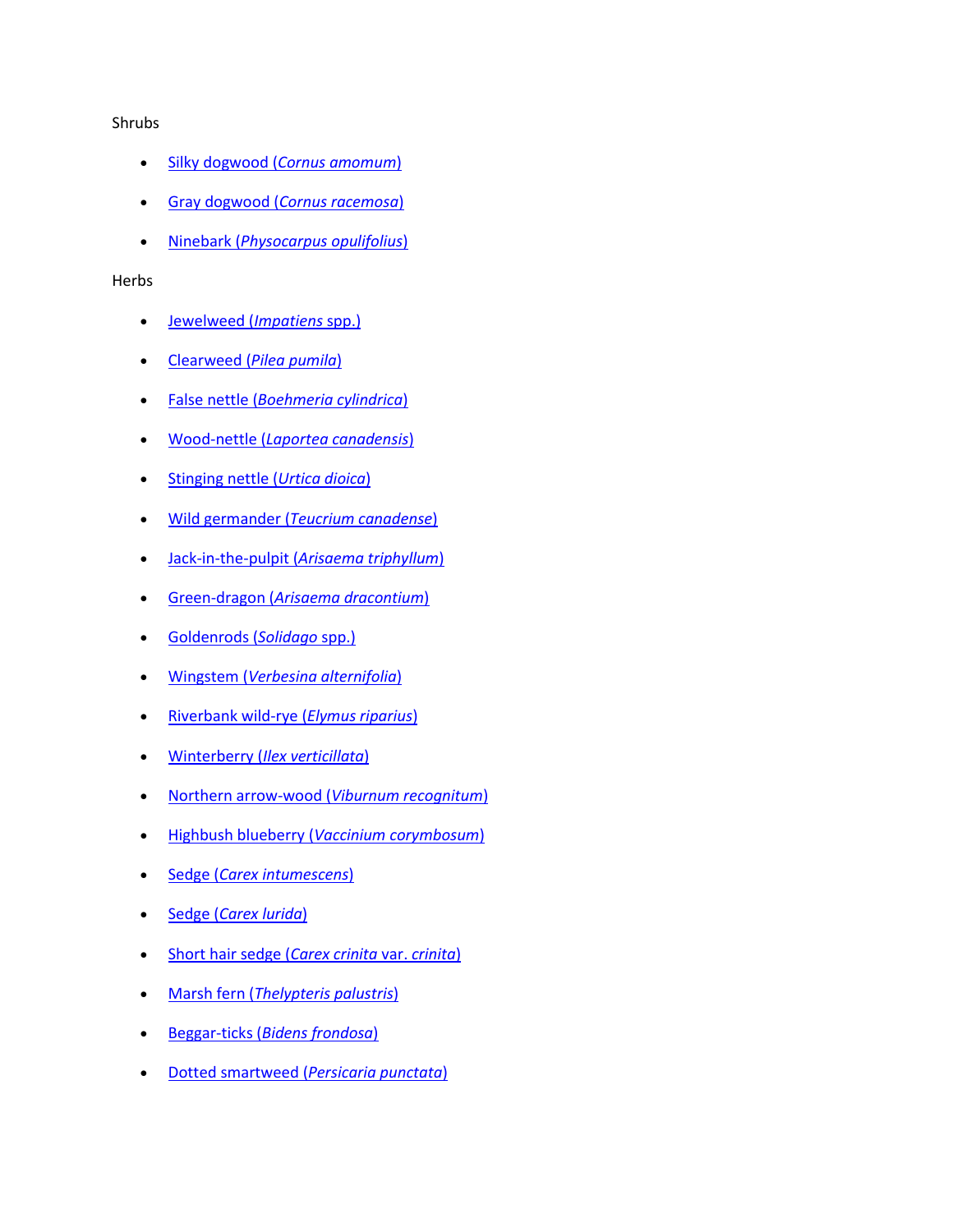- Floating mannagrass (*[Glyceria septentrionalis](http://www.natureserve.org/explorer/servlet/NatureServe?searchName=Glyceria+septentrionalis)*)
- Bugleweed (*[Lycopus uniflorus](http://www.natureserve.org/explorer/servlet/NatureServe?searchName=Lycopus+uniflorus)*)
- Jumpseed (*[Persicaria virginiana](http://www.natureserve.org/explorer/servlet/NatureServe?searchName=Polygonum+virginianum%20)*)

#### Vines

- [Riverbank grape \(](http://www.natureserve.org/explorer/servlet/NatureServe?searchName=Vitis+riparia)*Vitis riparia*)
- Poison-ivy (*[Toxicodendron radicans](http://www.natureserve.org/explorer/servlet/NatureServe?searchName=Toxicodendron+radicans)*)

#### **International Vegetation Classification Associations:**

[New River Sycamore -](http://www.natureserve.org/explorer/servlet/NatureServe?searchCommunityUid=ELEMENT_GLOBAL.2.795056) Ash Floodplain Forest (CEGL006458) [Piedmont / Central Appalachian Rich Floodplain Forest](http://www.natureserve.org/explorer/servlet/NatureServe?searchCommunityUid=ELEMENT_GLOBAL.2.758641) (CEGL004073) Sycamore - [Silver Maple Calcareous Floodplain Forest](http://www.natureserve.org/explorer/servlet/NatureServe?searchCommunityUid=ELEMENT_GLOBAL.2.684307) (CEGL007334)

#### **NatureServe Ecological Systems:**

[Central Appalachian River Floodplain](http://www.natureserve.org/explorer/servlet/NatureServe?searchSystemUid=ELEMENT_GLOBAL.2.723001) (CES202.608)

## **Origin of Concept**

Zimmerman, E., and G. Podniesinski. 2008. Classification, Assessment and Protection of Floodplain Wetlands of the Ohio Drainage. Pennsylvania Natural Heritage Program, Western Pennsylvania Conservancy, Pittsburgh, PA. Report to: The United States Enviro

## **Pennsylvania Community Code**

SE : Sycamore – (River Birch) – Box Elder Floodplain Forest

## **Similar Ecological Communities**

Sycamore Mixed – Hardwood Floodplain Forest is the predominant sycamore-dominated floodplain forest type in eastern Pennsylvania and often co-dominated by river birch. Differences in soils, site hydrology, stream order and landscape position, and other ecosystem factors contribute to differences in species composition between the Sycamore Floodplain Forest and Sycamore Mixed – Hardwood Floodplain Forest type associated with the Susquehanna and Delaware River Basins. River birch, which is often a canopy co-dominant of Sycamore Mixed – Hardwood Floodplain Forest, is absent, or nearly so, in the Sycamore Floodplain Forest.

## **Fike Crosswalk**

None. This type is new to the Pennsylvania Plant Community Classification developed from river floodplain classification studies in the Susquehanna and Ohio River Basins. It is related to the Sycamore - (river birch) - Box-elder Floodplain forest concept in Fike (1999), now separated into two types to reflect the near absence of river birch in the Ohio Drainage.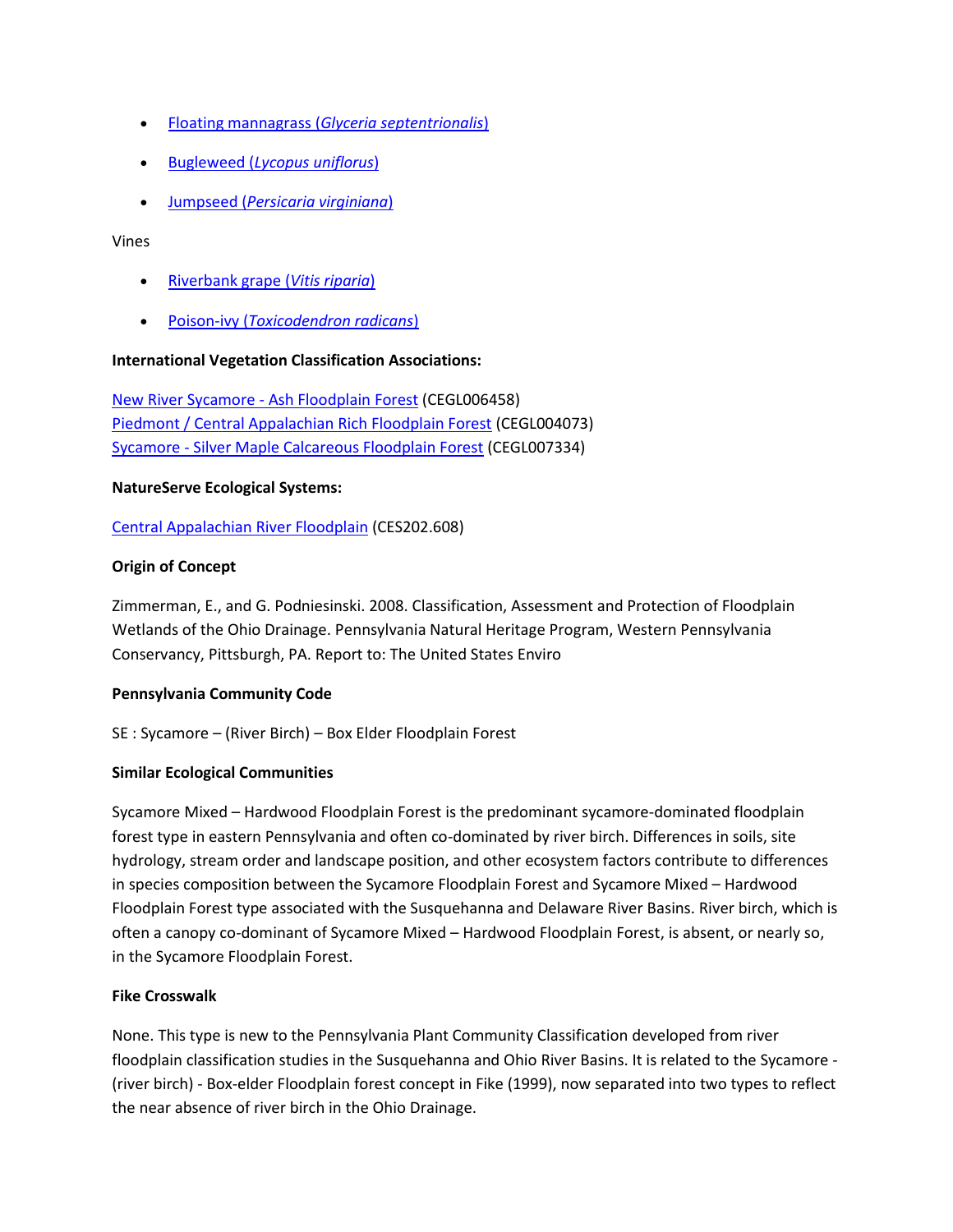#### **Conservation Value**

The community is an important part of the river floodplain ecosystem, which provides significant ecosystem services such as sediment control, filtering runoff, and cooling overland flow of water, in addition to wildlife habitat,. Floodplain forests provide critical habitat for wildlife species. Abandoned oxbows, pools and depressions within the floodplain provide important breeding habitats for reptiles and amphibians. Great blue heron (*Adrea herodias*) nest in colonies on river floodplains near their riverine foraging areas. Standing dead trees (snags) provide cavities for bats, wood ducks (*Aix sponsa*), and other cavity nesting species. Large contiguous floodplain forests provide important habitat for wildlife species requiring large blocks of interior forest, such as neotropical migrants.

While this type itself is not rare in Pennsylvania, large contiguous forested floodplains along stretches of free flowing river are uncommon. Due to the widespread conversion to agriculture and development, large patches of floodplain forest are uncommon in Pennsylvania and hold high conservation significance.

## **Threats**

Alteration to the frequency and duration of flood events and conversion of the river floodplains for human development are the two greatest threats to this community statewide and can lead to outright habitat loss and/or shifts in community function and dynamics. Invasion of non-native invasive plants may also be equally devastating as native floodplain plants are displaced. Development of the adjacent uplands can lead to increased pollution and sedimentation though increased run off.

#### **Management**

Direct impacts to the floodplain ecosystems (i.e. road construction, development, filling of wetlands) have greatly alter their composition, structure, and function region-wide. Further impacts that alter riparian function of the remaining areas should therefore be avoided. When development is unavoidable, low impact alternatives (i.e. elevated footpaths, boardwalks, bridges, pervious paving) that maintain floodplain processes should be utilized to minimize impacts to natural areas and plant and animal species within. Maintenance of natural buffers surrounding high quality examples floodplain wetlands is recommended in order to minimize nutrient runoff, pollution, and sedimentation. Care should also be taken to control and prevent the spread of invasive species into high quality sites.

As floodplains are dependent on periodic disturbance, natural flooding frequency and duration should be maintained and construction of new dams, levees or other in-stream modifications should be avoided. Activities resulting in destabilization of the banks or alteration of the disturbance patterns of the site should be avoided. Numerous land-use planning recommendations have been proposed to reduce the negative impacts of changing land use on riparian systems. These include: protecting riparian buffer habitat, retaining natural areas in developed landscapes, compensating for lost habitat, excluding livestock grazing from riparian areas, providing corridors between riparian and upland habitats, avoiding constructing roads and utility lines through riparian habitat areas, and restoring degraded riparian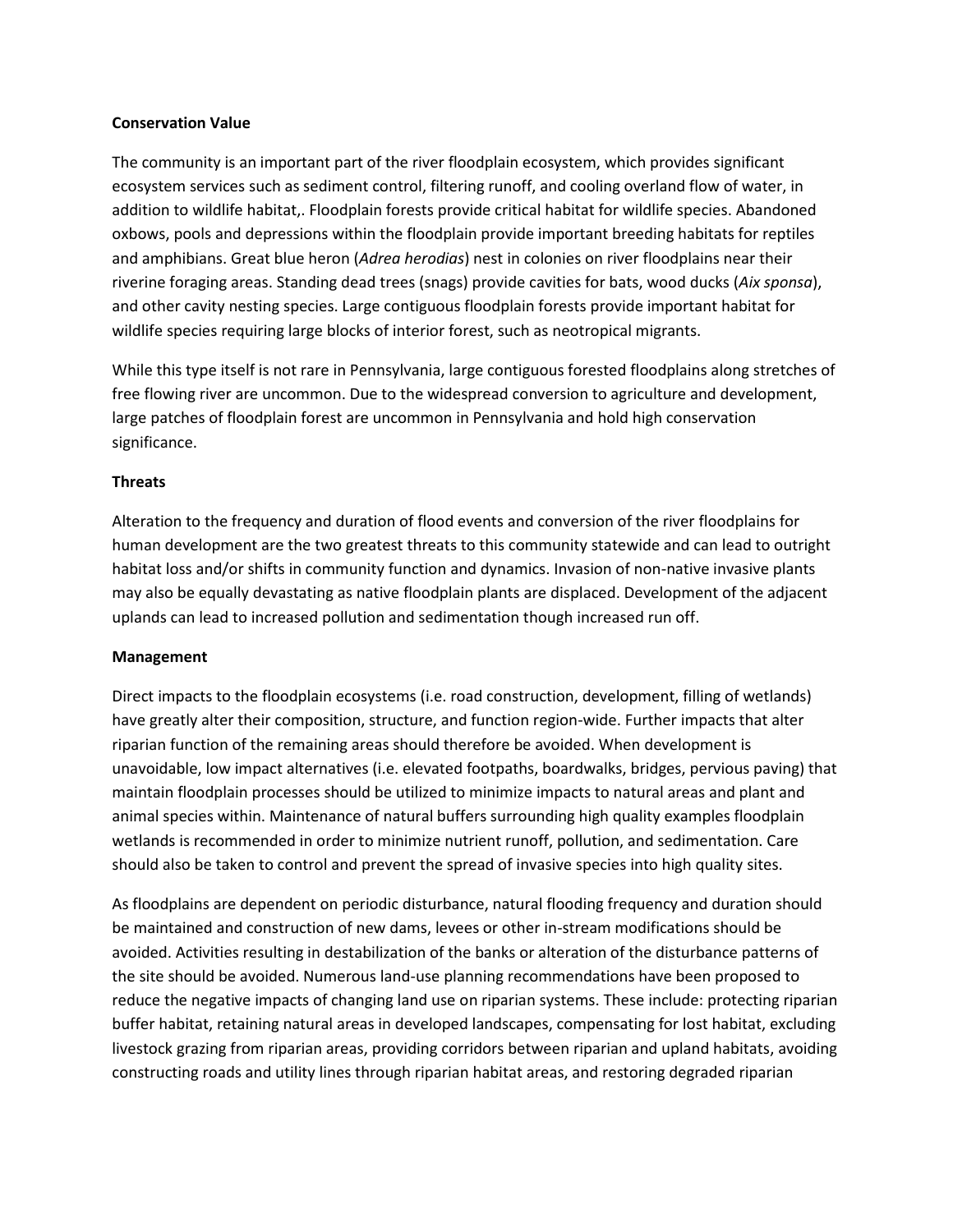habitat. Providing the river system some scope to maintain itself may be more cost-effective in the long run than attempts at controlling natural functions through human intervention.

## **Research Needs**

Variations occur at eco-regional levels. Plot data collected during floodplain studies to characterize floodplain communities indicated that Sycamore Floodplain Forests differ significantly between different drainages, most importantly, river birch (Betula nigra) shares dominance with sycamore in the Susquehanna drainage. Differences in soils, site hydrology, stream order and landscape position, and other factors contribute to differences in species composition between this type, primarily found in the Ohio Basin and the similar Sycamore – Mixed Hardwood Floodplain Forest type associated with the Susquehanna and Delaware River Basins, which includes the river birch as a canopy co-dominant. In addition to further studying the range of this type, there is need to monitor high quality examples of this community.

## **Trends**

Sycamore Floodplain Forests were undoubtedly more common prior to wide-scale alteration of riverine ecosystems. Since European settlement this type has declined due to dam impoundments, human development, and farming; modification of the adjacent upland has further impacted the quality of this type. As this type requires high velocity flows, alteration of the natural flooding regime (duration and frequency) has most likely been the most critical factor influencing the quality and persistence of this type. The relative trend for this community is likely declining slightly due to development and further changes to river hydrology could(may?) result in significant changes to this type. High quality examples are most likely declining with invasion of exotic plant species, lack of recruitment due to deer browsing, and reduction in flooding frequency due to flood control and navigational dams.

## **Pennsylvania Range**

This type is most common in the Ohio River Basin in Pennsylvania, but is also found along higher gradient, smaller tributaries of the Susquehanna and Delaware Rivers.

## **Global Distribution**

This community occurs throughout eastern and midwestern U.S. and has been identified in plant community classifications from New York west to Indiana.

## **References**

Rhoads, Ann F. and Timothy A. Block. 2008. Vegetation of Ridley Creek State Park. Report submitted to DCNR, Bureau of State Parks.

Cowardin, L.M., V. Carter, F.C. Golet, and E.T. La Roe. 1979. Classification of wetlands and deepwater habitats of the United States. U.S. Fish and Wildlife Service. Washington, D.C. 131 pp.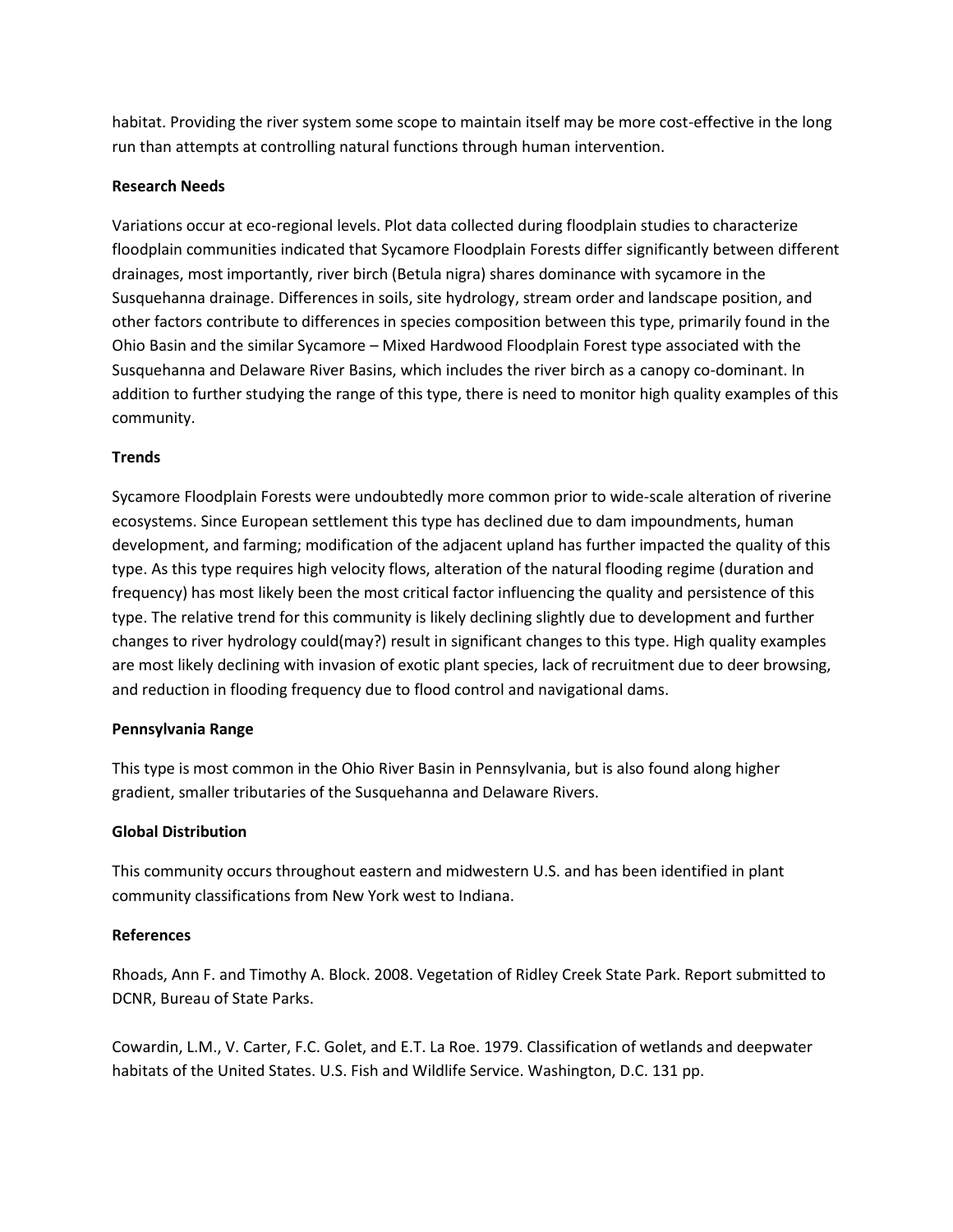Edinger, G. J., D.J. Evans, S. Gebauer, T.G. Howard, D. M. Hunt, and A. M. Olivero. 2002. Ecological Communities of New York State. Second Edition. A revised and expanded edition of Carol Reschke's Ecological Communities of New York State. New York Natural Heritage Program, New York State Department of Environmental Conservation. Albany, NY. 136 pp.

Fike, J. 1999. Terrestrial and palustrine plant communities of Pennsylvania. Pennsylvania Natural Diversity Inventory. Harrisburg, PA. 86 pp.

NatureServe. 2009. NatureServe Central Databases. Arlington, Virginia. USA

Pennsylvania Natural Heritage Program. 2002. Classification, Assessment and Protection of Forested Floodplain Wetlands of the Susquehanna Drainage. Report to: The United States Environmental Protection Agency and the Pennsylvania Department of Conservation and Natural Resources, Bureau of Forestry, Ecological Services Section. US EPA Wetlands Protection State Development Grant no. CD-993731.

Zimmerman, E., and G. Podniesinski. 2008. Classification, Assessment and Protection of Floodplain Wetlands of the Ohio Drainage. Pennsylvania Natural Heritage Program, Western Pennsylvania Conservancy, Pittsburgh, PA. Report to: The United States Environmental Protection Agency and the Pennsylvania Department of Conservation and Natural Resources, Office of Conservation Science. US EPA Wetlands Protection State Development Grant no. CD-973081-01-0.

Rhoads, Ann F. and Timothy A. Block. 1999. Natural Areas Inventory of Bucks County, Pennsylvania. Bucks County Commissioners, Doylestown, PA.

Rhoads, Ann F. and Timothy A. Block. 2004. East Goshen Township Wetlands; Vegetation Inventory and Management Recommendations. Reoprt submitted to East Goshen Township, Chester County, PA.

Rhoads, Ann F. and Timothy A. Block. 2004. Lehigh Gorge State Park Natural Resource Inventory. Report submitted to DCNR, Bureau of State Parks.

Rhoads, Ann F. and Timothy A. Block. 2005. Lackawanna State Park Vegetation Inventory. Report Submitted to DCNR, Bureau of State Parks.

Rhoads, Ann F. and Timothy A. Block. 2005. Jacobsburg Environmental Education Center Vegetation Inventory. Report submitted to DCNR, Bureau of State Parks.

Khan, Nancy R., Ann F. Rhoads, and Timothy A. Block. 2005. Characterization and assessmant of the Floristic Resources in Evansburg State Park. Report submitted to DCNR, Bureau of State Parks.

Khan, Nancy R., Ann F. Rhoads, and Timothy A. Block. 2008. Vascular flora and community assemblages of Evansburg State Park, Montgomery County, Pennsylvania. Bulletin of the Torrey Botanical Club